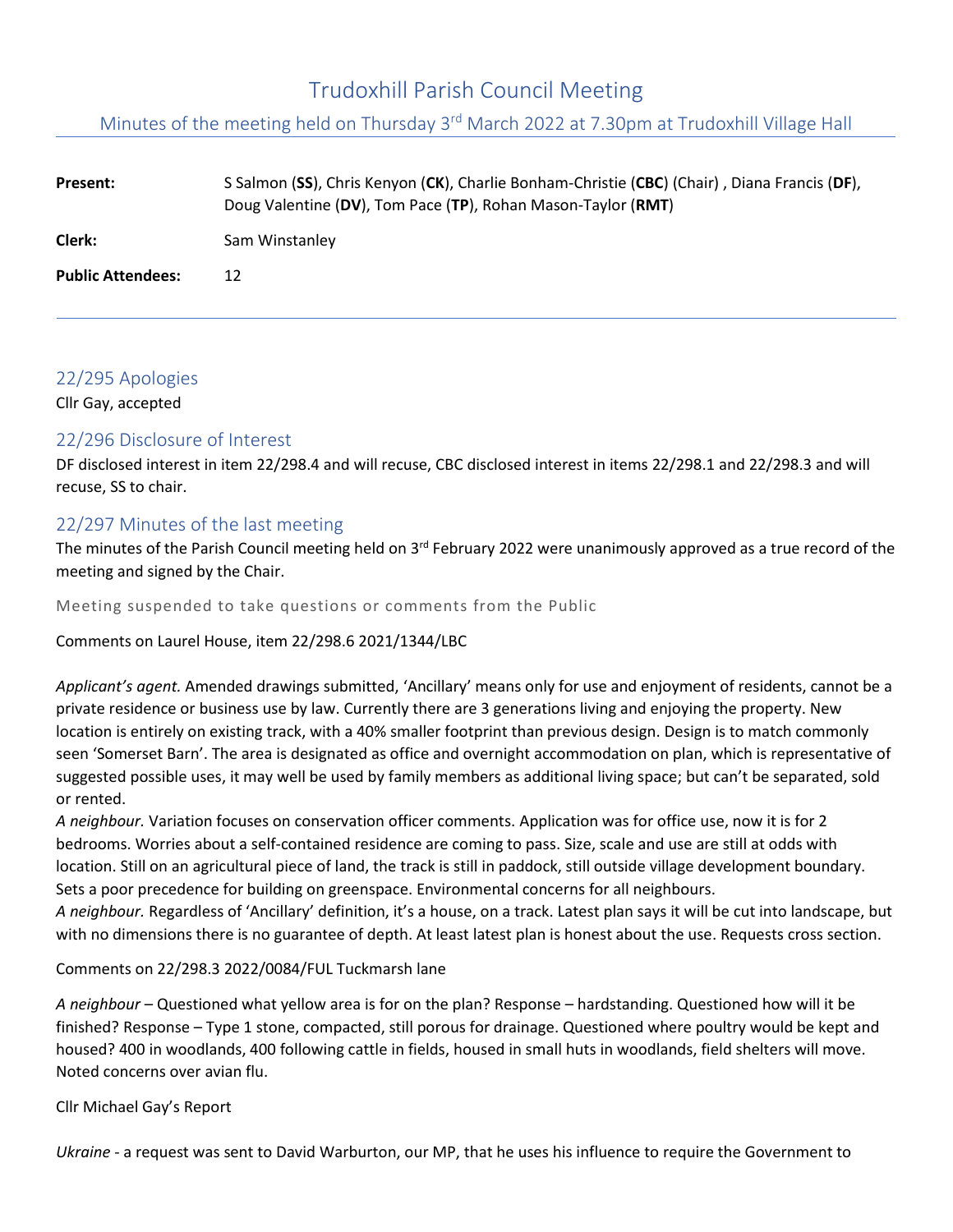provide a safe route to the UK for Ukrainian refugees, a fast-track asylum system with proper support for these asylum claimants (not only family) and a substantial humanitarian package for Ukraine to be put in place – as of yet, no assurances have been provided that this will be carried out.

*Covid –* with an end to restrictions and free tests, Cllr Gay urges people to ensure they have tests stocked at home. *Elections –* Cllr Gay thanks and commends current councillors for their care, energy and skill and notes that the Notice of Election should be published on March 21st and that nomination papers should be hand delivered to the District Council Offices between Tuesday March 22nd and Tuesday April 5th.

*Work at Mendip -* At the last full council, Cllr Gay amended the capital finance paper to continue to commit MDC to funding appropriate schemes for issues such as economic regeneration, renewables and social housing for rent. The Green group amended the treasury management scheme so that investments made by the Council have to yield above the bank rate prevailing at the time, anticipating further bank rate rises during the year. He also forced an agreement from the administration to increase their hardship fund to cover people who may struggle to pay their council tax bill this year, in line with our concerns for people's welfare. Mendip's finances are still not available for report as the objection to the accounts persists.

# 22/298 Planning

#### 22/298.1 2021/2860/FUL – New Slurry Store at Marston Main Farm

CBC recused. It was noted that this store was very large, but that it adheres to regulations. Councillors discussed that a tree screen would be great to minimise impact, but accepted it could not be conditional. The need for ecology survey was discussed and it was noted that it was not close enough to woods for bats. **RESOLUTION: After discussion, Councillors voted 6/6 to recommend approval.**

#### 22/298.2 2022/0173 & 0208/VRC – Variance to fence and garage at Theobald Arms

The council discussed that the planned design was an improvement over solid fencing. **RESOLUTION: After discussion, Councillors voted 7/7 to recommend approval.**

#### 22/298.3 2022/0084/FUL – New barn, timber cabin & access roads at Tuckmarsh Lane

CBC recused. It was noted that there is no barn on the application and that this was a mistake. The council asked what would be on hardstanding near pound cottage? - Storage of machinery and silage bales, and asked what is existing hardstanding on Tuckmarsh lane for? - Primarily for beef and multispecies grazing. It was discussed that these are separate units, one is rented out, and one area of hardstanding is for tenants. The council noted that they previously asked for an alternative plan to address neighbours' concerns and that this application appears to have the same concerns. The council asked for clarification on the boundaries of the application as there was confusion as to what is under consideration. The business plan was discussed and whilst appendices gave good operational detail, the business needs to be viable to allow dwelling and financial details were absent. Other neighbour is a tenant and will get upgraded treatment plant. The council agreed and noted the need for staff accommodation. **RESOLUTION: After discussion, Councillors voted 2 for, 1 against and 3 to recommend referral to the local planning authority.**

#### 22/298.4 2022/0265/HSE - Erection of extensions & garage, Brick House Farm Millards Hill

DF recused. The council noted that the design improves the property but that the cladding seemed out of keeping. There was some concern over the scale, noting that it almost doubles the existing property area, but it was agreed that if that were a planning concern the local authority would raise it. The choice of shipping containers for garage walls was discussed as an incongruous material but as they will be timber clad concerns were assuaged. **RESOLUTION: After discussion, Councillors voted 1 against and 5 to recommend approval.**

22/298.5 2022/0280/LBC - Creation of vehicular access in existing stone wall, Theobald Arms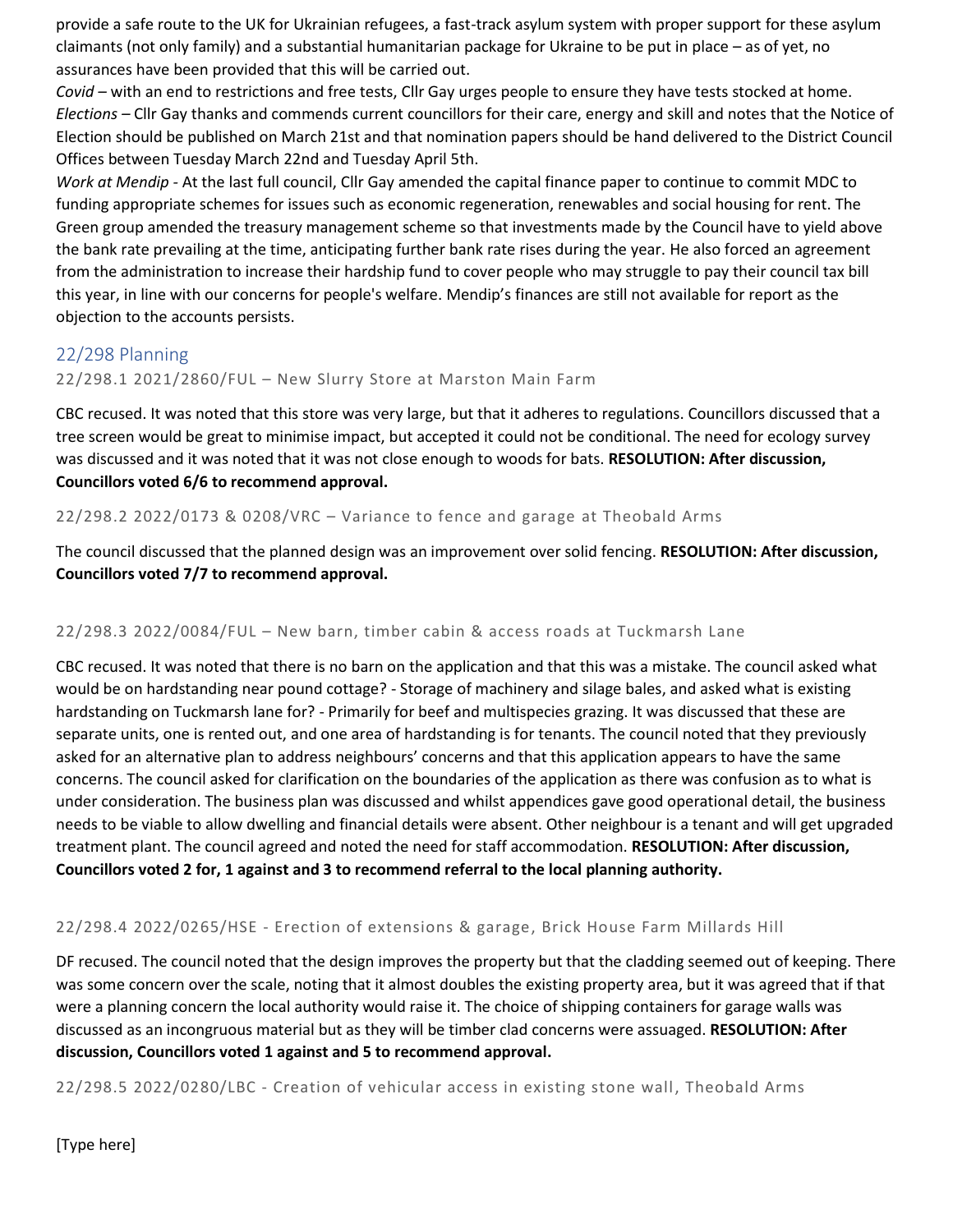The council noted no concerns over the plan. **RESOLUTION: After discussion, Councillors voted 7/7 to recommend approval.**

22/298.6 2021/1344/LBC - Erection of annexe with ancillary use to the main house , Laurel House Farm

The council noted that the newly positioned annex was still in the paddock, on agricultural land, and their original concern remained the same. They noted that there is an existing approved ancillary space in the garden. It was discussed that the existing boundary fence between the garden and paddock had beenremoved and paddock area has been relabelled on the plan, the council agreed that the garden could not be extended into paddock just by doing so. A neighbour's concern over digdown depth not being shown was discussed and as it was not specified in the application, the council agreed this needed to be rectified, as this detail could prove a large impact on the neighbouring property. **RESOLUTION: After discussion, Councillors voted 7/7 to recommend refusal.**

# 22/299 Finance

22/299.1 Financial Report

The clerk reported £2,782.13 in the bank, which is £614 ahead of budget, with a few invoices late.

#### 22/299.2 Accounts for payment

Clerk's Salary – £159.75, Website – £78.91, Pancake Party reimbursements – £89.04 **RESOLUTION: Unanimously approved**

#### 22/299.3 2022-2023 Budget & Clerk Performance Review

The clerk presented a suggested budget for 2022-2023 with £356.55 surplus available, should any costs or contracts increase. The clerk also reminded the council that the annual performance review was due. **RESOLUTION: The council voted unanimously to approve the budget as presented.**

#### 22/300 Reports 22/300.1 Highways (SS)

It was reported that Sarah Davis was on leave, so there had been little movement. It was agreed that the A361 junction needs new white lines as the turning lane is dangerous; this will be followed up with Highways.

```
22/300.2 SpeedWatch (SS)
```
SpeedWatch achieved their quota of sessions this month.

```
22/300.3 The Village Hall (TP)
```
The Pancake party was a big success, 70 people came with all generations represented. The committee will be building off this with a monthly event, the next possibly being the Jubilee. It was discussed that this could be a joint event with parish council and hall sharing the responsibility and efforts and it was noted that all offers of help would be appreciated.

#### 22/300.4 Traffic Calming Measures (DV)

The local PCSO, Russel Ford, responded and was keen to help, but noted they cannot do anything to do with speeding as it is out of their jurisdiction.

#### 22/300.5 Unitary Update

Work on the LCN concept is continuing. The next Frome Pilot meeting will address social isolation. Feedback from these pilots will inform how the Unitary officers set out their draft showing how LCN's will work. The timescale currently

[Type here]